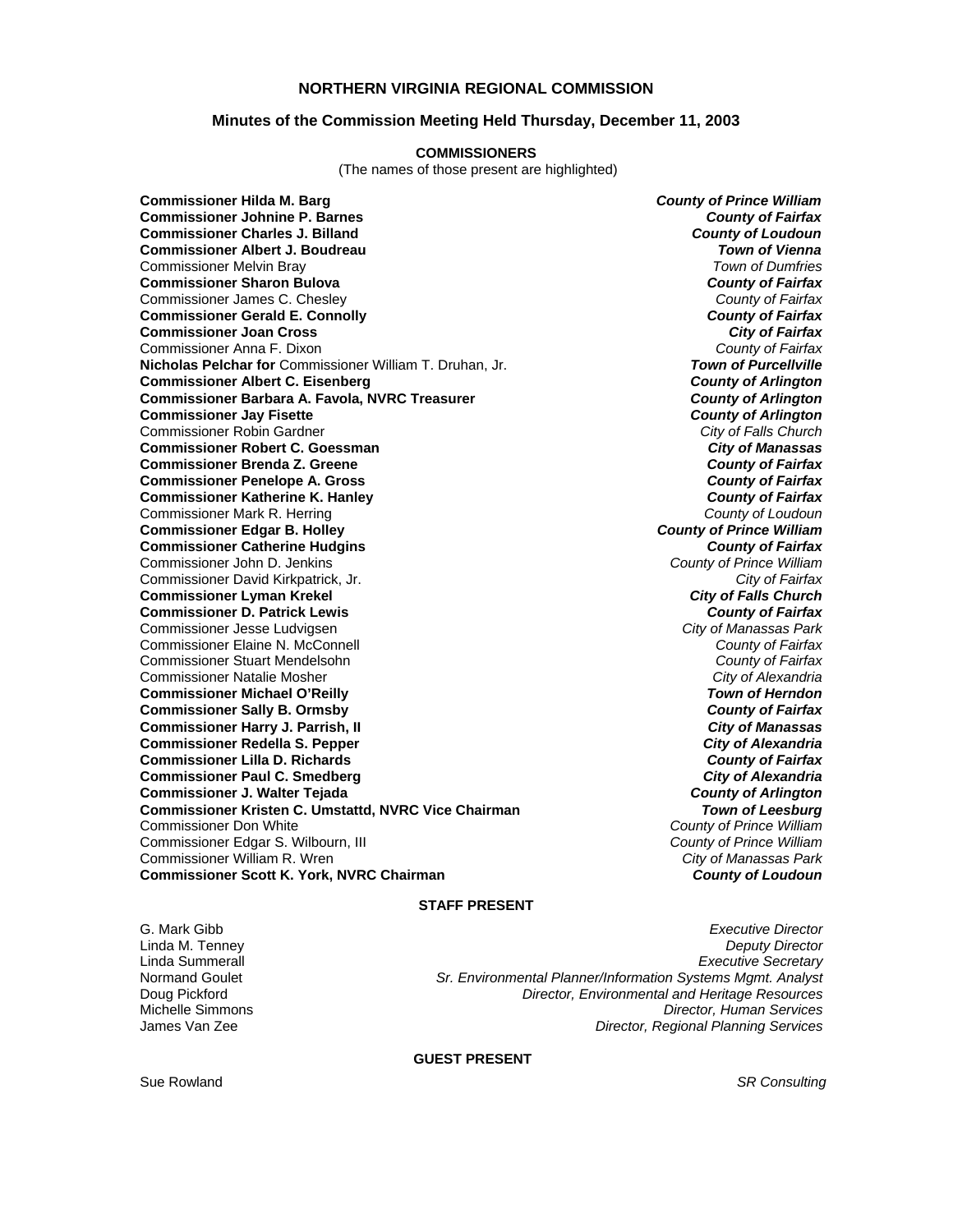Summary Minutes of the Commission December 11, 2003 Page 2

CALL TO ORDER Chairman York called the meeting to order at 8:07 p.m.

PLEDGE OF<br>ALLEGIANCE The Pledge of Allegiance was recited by all present.

- ROLL CALL The roll was called and all members present or absent were noted for the record.
- MINUTES The minutes of the September 25, 2003, meeting of the Commission were moved, seconded and carried as written.

CONSENT AGENDA Commissioner Connolly moved the consent agenda as presented. The motion was seconded. Commissioner Hudgins reported that the Human and Community Services Committee wished to consider Resolution No. P04-10 at a future meeting and bring it back to the Commission. Commissioner Connolly amended his motion to consist of the items outlined below. That motion was moved, seconded and unanimously carried.

- A. Financial Reports for August, September and October 2003
- B. Resolution No. P04-06: FY 2003 Audited Statements
- C. Resolution No. P04-07: Authorization to Apply for, Receive, and Subcontract Year 14/2004-2005 Title I Funds Under the Ryan White Comprehensive AIDS resources Emergency (CARE) Act of 1990, as Amended, For Services to Persons Living with HIV/AIDS
- D. Resolution No. P04-08: Authorization to Apply for, Receive, and Subcontract Year 14/2004-2005 Title II Funds Under the Ryan White Comprehensive AIDS resources Emergency (CARE) Act of 1990, as Amended, For Services to Persons Living with HIV/AIDS
- E. Resolution No. P04-09: Authorization to Apply for, Accept, and Subcontract Housing Opportunities for Persons With AIDS (HOPWA) Year 13/FY 2005 in Suburban Virginia
- G. Resolution No. P04-12: Consent Resolution Amending and Re-establishing Cafeteria Plan

**RESOLUTION** 

NO. P04-11 ADOPTION AND TRANSMITTAL OF THE NVRC 2004 LEGISLATIVE PLATFORM

 Commissioner Connolly, Legislative Committee Chair, noted the priority position on "Restructuring of State and Local Government Tax Authorities." Commissioner Connolly briefly reviewed the positions.

 Two additional position statements were distributed. The Human and Community Services Committee submitted a statement on "In-State Tuition." After discussion, it was agreed to drop the word "alien" when describing undocumented students in the school system. The other statement pertained to "The Virginia Recycling Markets Development Council." Ms. Rowland explained that the Northern Virginia Waste Management board has requested NVRC's support for this item.

 Commissioner Connolly moved adoption of the 2004 Legislative Platform as modified by the addition of the two above-referenced position statements. The motion was seconded and the floor opened to discussion.

 A few minor changes were made to some of the statements. Resolution No. P04-11 was adopted unanimously.